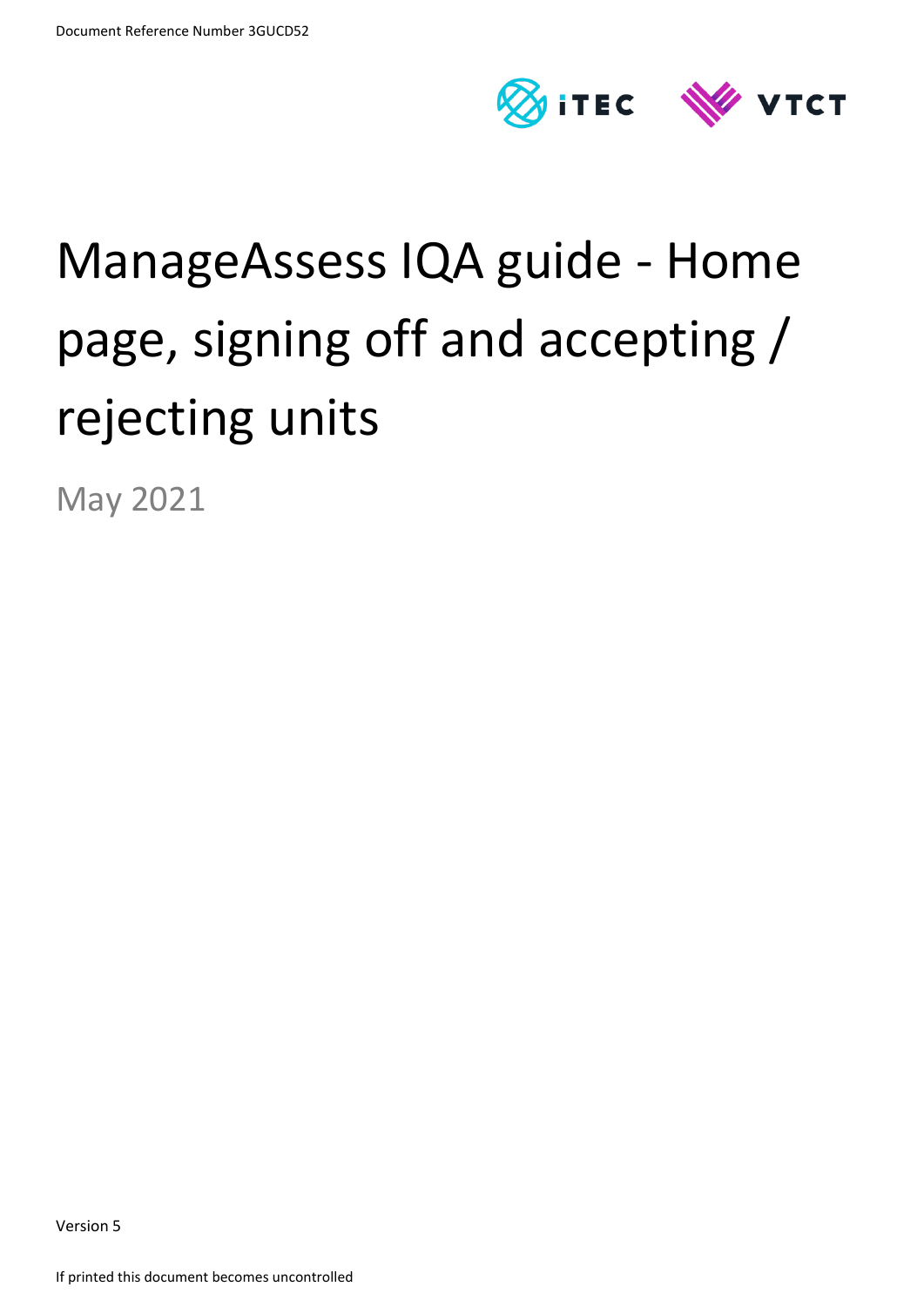

# **Contents**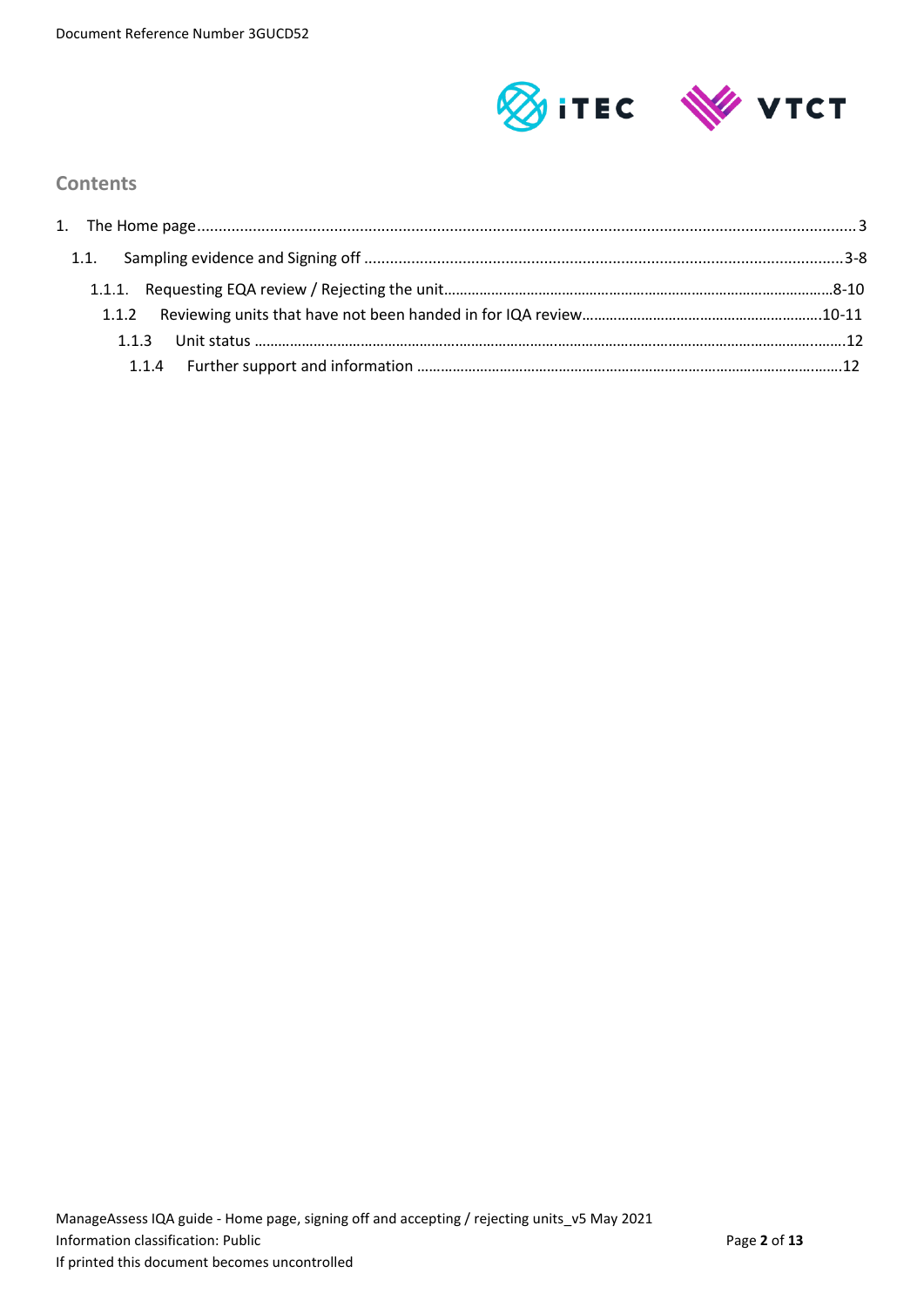

# **1. The Home page**

1) Units that have been handed in for IQA review by an assessor/tutor will be displayed on the IQA home page.

| Dashboard Newsfeed My Activity<br>Menu              |                                                 |                        |                |
|-----------------------------------------------------|-------------------------------------------------|------------------------|----------------|
| Groups needing review for Huntington College centre |                                                 |                        |                |
| Component Name $\Leftrightarrow$                    | Qualification $\triangle$                       | Group name $\triangle$ | <b>Actions</b> |
| UHB124M: Graded practical assessment                | VTCT Level 3 Diploma in Hairdressing            | Optional unit test     | <b>Review</b>  |
| UV20420 - Apply skin tanning techniques             | Level 2 Diploma in Beauty Specialist Techniques | Tuesday evening        | <b>Review</b>  |
|                                                     | $1 \rightarrow$                                 |                        |                |

# **1.1. Sampling evidence and Signing off**

1) The home page may display same unit multiple times. If this happens then each unit will apply to a different group of learners. The group name is displayed within the Group name column.

2) To review a unit, select the Review link for the unit and group that you want to sample.

| Dashboard Newsfeed My Activity<br>Menu              |                                                 |                        |                |
|-----------------------------------------------------|-------------------------------------------------|------------------------|----------------|
| Groups needing review for Huntington College centre |                                                 |                        |                |
| Component Name $\Leftrightarrow$                    | Qualification $\triangle$                       | Group name $\triangle$ | <b>Actions</b> |
| UHB124M: Graded practical assessment                | VTCT Level 3 Diploma in Hairdressing            | Optional unit test     | <b>Review</b>  |
| UV20420 - Apply skin tanning techniques             | Level 2 Diploma in Beauty Specialist Techniques | Tuesday evening        | Review         |
|                                                     | $\langle 1 \rangle$                             |                        |                |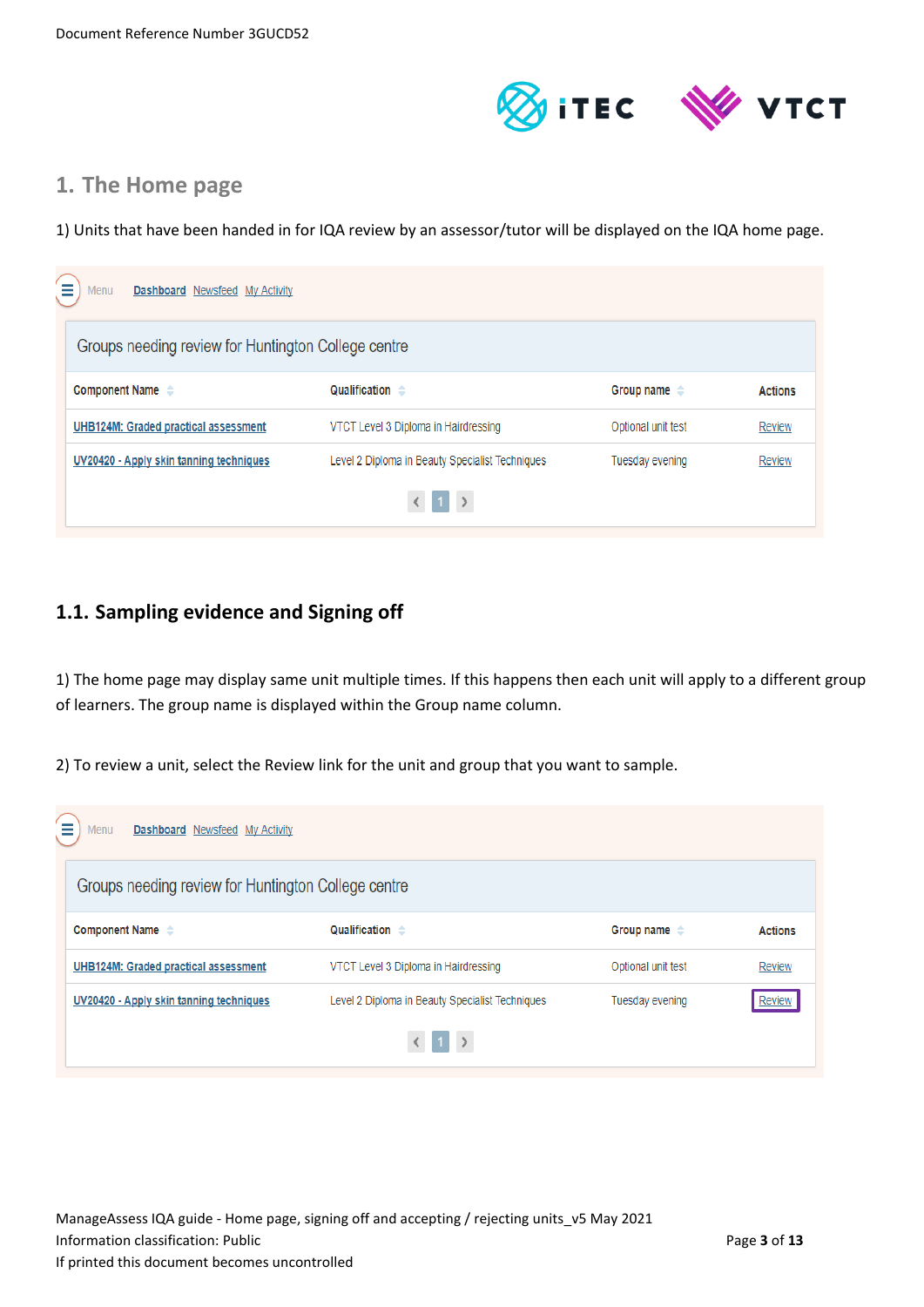

3) For the group selected, all learners within that group will be displayed. Learners with a status of 'Marked' have been handed in for IQA review by the assessor/tutor.

| Task: UB30B15 - Provide single eyelash extension treatments - New Group - June 2020<br>View markscheme |  |        |        |                       |  |
|--------------------------------------------------------------------------------------------------------|--|--------|--------|-----------------------|--|
| <b>Files</b><br><b>Assignment Due Date</b><br><b>Actions</b><br>Name<br><b>Status</b>                  |  |        |        |                       |  |
| <b>New Test Learner</b>                                                                                |  | $\sim$ | Marked | <b>View Checklist</b> |  |

#### 4) The markscheme for the unit can be viewed by selecting the View markscheme link.

| Task: UB30B15 - Provide single eyelash extension treatments - New Group - June 2020   |  |        |        |                       |  |
|---------------------------------------------------------------------------------------|--|--------|--------|-----------------------|--|
| <b>Assignment Due Date</b><br><b>Files</b><br><b>Actions</b><br>Name<br><b>Status</b> |  |        |        |                       |  |
| <b>New Test Learner</b>                                                               |  | $\sim$ | Marked | <b>View Checklist</b> |  |

## 5) To view attached/tagged evidence, select View Checklist

| Task: UB30B15 - Provide single eyelash extension treatments - New Group - June 2020<br>View markscheme |  |        |        |                       |  |
|--------------------------------------------------------------------------------------------------------|--|--------|--------|-----------------------|--|
| <b>Assignment Due Date</b><br><b>Files</b><br><b>Actions</b><br>Name<br><b>Status</b>                  |  |        |        |                       |  |
| <b>New Test Learner</b>                                                                                |  | $\sim$ | Marked | <b>View Checklist</b> |  |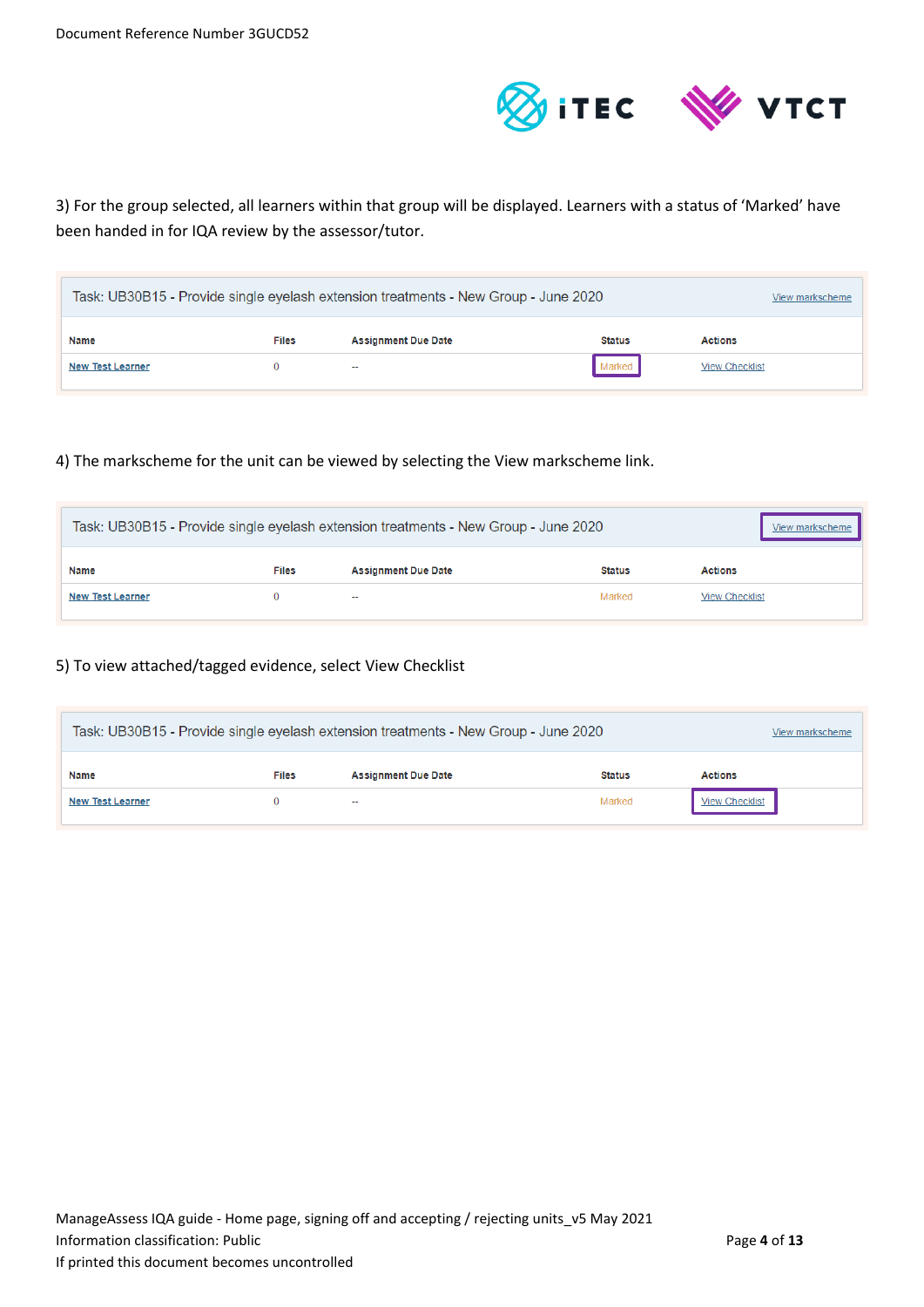



#### 6) You can now review the evidence and assessor/tutor sign-off.

#### **Observation Outcome 1** 3 Recorded Performances (minimum of 3 required) - Recorded by Jon Tutor on Fri 17th Jan 2020 at 13:13 - Recorded by Jon Tutor on Fri 17th Jan 2020 at 13:13 - Recorded by Jon Tutor on Fri 17th Jan 2020 at 13:13 Jon EQAlearner (Student) Teacher **Internal Quality Assure** LO1 Be able to prepare for self tanning<br>techniques  $0$  of 5 - 5 more needed 0 of 5 - 5 more needed 5 of 5  $\sqrt{ }$ ø  $\overline{\mathcal{L}}$ LO1a: Prepare yourself, the client and work<br>area for a self tanning treatment The home page, signing off and acce...  $\hfill \square$  $\bigcirc$  1 comment  $\overline{\mathcal{L}}$ LO1b: Use suitable consultation techniques<br>to identify treatment objectives The home page, signing off and acce...,  $\Box$ O no comments

7) To open evidence files attached/tagged by the assessor/tutor or learner, and comments added by the assessor/tutor, select the applicable link.

#### **Observation Outcome 1**

| 3 Recorded Performances (minimum of 3 required)<br>- Recorded by Jon Tutor on Fri 17th Jan 2020 at 13:13<br>- Recorded by Jon Tutor on Fri 17th Jan 2020 at 13:13<br>- Recorded by Jon Tutor on Fri 17th Jan 2020 at 13:13 |                                                    |                                                                |                                                          |
|----------------------------------------------------------------------------------------------------------------------------------------------------------------------------------------------------------------------------|----------------------------------------------------|----------------------------------------------------------------|----------------------------------------------------------|
| LO1 Be able to prepare for self tanning<br>techniques                                                                                                                                                                      | Jon EQAlearner (Student)<br>0 of 5 - 5 more needed | <b>Teacher</b><br>$5$ of $5 \vee$<br>び                         | <b>Internal Quality Assure</b><br>0 of 5 - 5 more needed |
| LO1a: Prepare yourself, the client and work<br>area for a self tanning treatment                                                                                                                                           |                                                    | The home page, signing off and acce<br>$\bigcirc$ 1 comment    |                                                          |
| LO1b: Use suitable consultation techniques<br>to identify treatment objectives                                                                                                                                             |                                                    | The home page, signing off and acce,<br>$\bigcirc$ no comments |                                                          |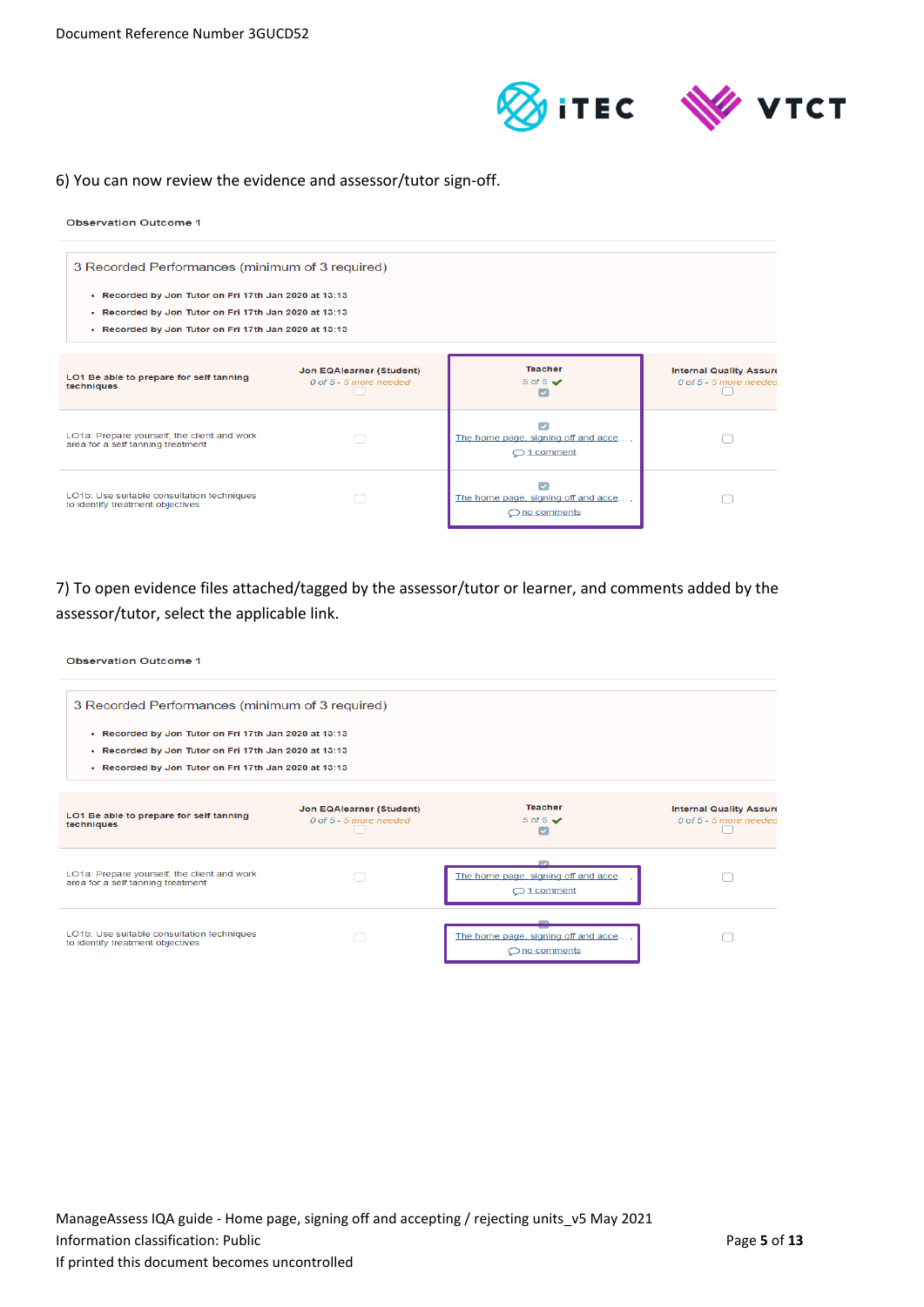

# 8) To sign off a Learning Outcome, select the Learning Outcome checkbox. Signing off at Learning Outcome level will sign off all Assessment Criteria within that Learning Outcome.

| LO1 Be able to prepare for self tanning<br>techniques                            | Jon EQAlearner (Student)<br>0 of 5 - 5 more needed<br>U | <b>Teacher</b><br>$5$ of $5 \vee$<br>☑                           | <b>Internal Quality Assurer</b><br>0 of \$ <del>- o more n</del> eded |                                                                                  |                                                    |                                                                               |                                               |
|----------------------------------------------------------------------------------|---------------------------------------------------------|------------------------------------------------------------------|-----------------------------------------------------------------------|----------------------------------------------------------------------------------|----------------------------------------------------|-------------------------------------------------------------------------------|-----------------------------------------------|
| LO1a: Prepare yourself, the client and work<br>area for a self tanning treatment | $\Box$                                                  | ⊽<br>The home page, signing off and acce<br>$\bigcirc$ 1 comment |                                                                       | LO1 Be able to prepare for self tanning<br>techniques                            | Jon EQAlearner (Student)<br>0 of 5 - 5 more needed | Teacher<br>$50f5 \vee$                                                        | Internal Quality Assurer<br>$50f5$ $\sqrt{ }$ |
| LO1b: Use suitable consultation techniques<br>to identify treatment objectives   | $\Box$                                                  | The home page, signing off and acce<br>$\bigcirc$ no comments    | $\Box$                                                                | LO1a: Prepare vourself, the client and work<br>area for a self tanning treatment | U<br>0                                             | ø<br>п<br>The home page, signing off and acce.                                | $\overline{\mathbf{v}}$<br>One comments       |
| LO1c: Advise the client on how to prepare<br>for the treatment                   | $\Box$                                                  | The home page, signing off and acce,<br>$\bigcirc$ no comments   | n                                                                     | LO1b: Use suitable consultation techniques<br>to identify treatment objectives   | $\Box$                                             | O <sub>1</sub> comment<br>The home page, signing off and acce<br>Ono comments | $\overline{\mathbf{v}}$<br>One comments       |
| LO1d: Identify influencing factors                                               | $\Box$                                                  | The home page, signing off and acce,<br>$\bigcirc$ no comments   | ∩                                                                     | LO1c: Advise the client on how to prepare<br>for the treatment                   | 0                                                  | The home page, signing off and acce<br>O no comments                          | $\overline{\mathbf{v}}$<br>One comments       |
| LO1e: Provide clear recommendations to the<br>client based on factors            | n                                                       | The home page, signing off and acce<br>$\bigcirc$ no comments    | n                                                                     | LO1d: Identify influencing factors                                               | 0                                                  | D<br>The home page, signing off and acce.<br>○ no comments                    | $\overline{\mathbf{v}}$<br>Ono comments       |
|                                                                                  |                                                         |                                                                  |                                                                       | LO1e: Provide clear recommendations to the<br>client based on factors            | $\Box$                                             | ø<br>The home page, signing off and acce.<br>Ono comments                     | ᢦ<br>One comments                             |

#### 9) Sign off can also be completed at individual Assessment Criteria level.

| LO1 Be able to prepare for self tanning<br>techniques                            | Jon EQAlearner (Student)<br>0 of 5 - 5 more needed | <b>Teacher</b><br>$5$ of $5 \vee$<br>$\overline{\mathcal{L}}$                             | <b>Internal Quality Assurer</b><br>0 of 5 - 5 more needed |                                                                                  |                                                    |                                                                    |                                                           |
|----------------------------------------------------------------------------------|----------------------------------------------------|-------------------------------------------------------------------------------------------|-----------------------------------------------------------|----------------------------------------------------------------------------------|----------------------------------------------------|--------------------------------------------------------------------|-----------------------------------------------------------|
| LO1a: Prepare yourself, the client and work<br>area for a self tanning treatment | $\Box$                                             | $\overline{\mathcal{L}}$<br>The home page, signing off and acce,<br>$O1$ comment          |                                                           |                                                                                  |                                                    |                                                                    |                                                           |
| LO1b: Use suitable consultation techniques<br>to identify treatment objectives   | $\Box$                                             | $\overline{\mathsf{v}}$<br>The home page, signing off and acce,<br>$\bigcirc$ no comments | ∩                                                         | LO1 Be able to prepare for self tanning<br>techniques                            | Jon EQAlearner (Student)<br>0 of 5 - 5 more needed | Teacher<br>$5015 \blacktriangleright$<br>$\overline{a}$            | <b>Internal Quality Assurer</b><br>2 of 5 - 3 more needed |
| LO1c: Advise the client on how to prepare<br>for the treatment                   | $\Box$                                             | ⊽<br>The home page, signing off and acce,<br>○ no comments                                |                                                           | LO1a: Prepare yourself, the client and work<br>area for a self tanning treatment | 0                                                  | Ø<br>The home page, signing off and acce<br>O <sub>1</sub> comment | √<br>O no comments                                        |
| LO1d: Identify influencing factors                                               | n                                                  | $\overline{\mathcal{L}}$<br>The home page, signing off and acce,<br>○ no comments         | n                                                         | LO1b: Use suitable consultation techniques<br>to identify treatment objectives   | $\Box$                                             | ø<br>The home page, signing off and acce<br>Ono comments           | $\Box$                                                    |
| LO1e: Provide clear recommendations to the<br>client based on factors            | n                                                  | $\vert$ v $\vert$<br>The home page, signing off and acce,<br>$\bigcirc$ no comments       | n                                                         | LO1c: Advise the client on how to prepare<br>for the treatment                   | $\Box$                                             | The home page, signing off and acce<br>O no comments               | ☑<br>Ono comments                                         |
|                                                                                  |                                                    |                                                                                           |                                                           | LO1d: Identify influencing factors                                               | 0                                                  | D<br>The home page, signing off and acce<br>Ono comments           | Ω                                                         |
|                                                                                  |                                                    |                                                                                           |                                                           | LO1e: Provide clear recommendations to the<br>client based on factors            | $\Box$                                             | The home page, signing off and acce<br>One comments                | $\Box$                                                    |

ManageAssess IQA guide - Home page, signing off and accepting / rejecting units\_v5 May 2021 Information classification: Public **Page 6** of 13 If printed this document becomes uncontrolled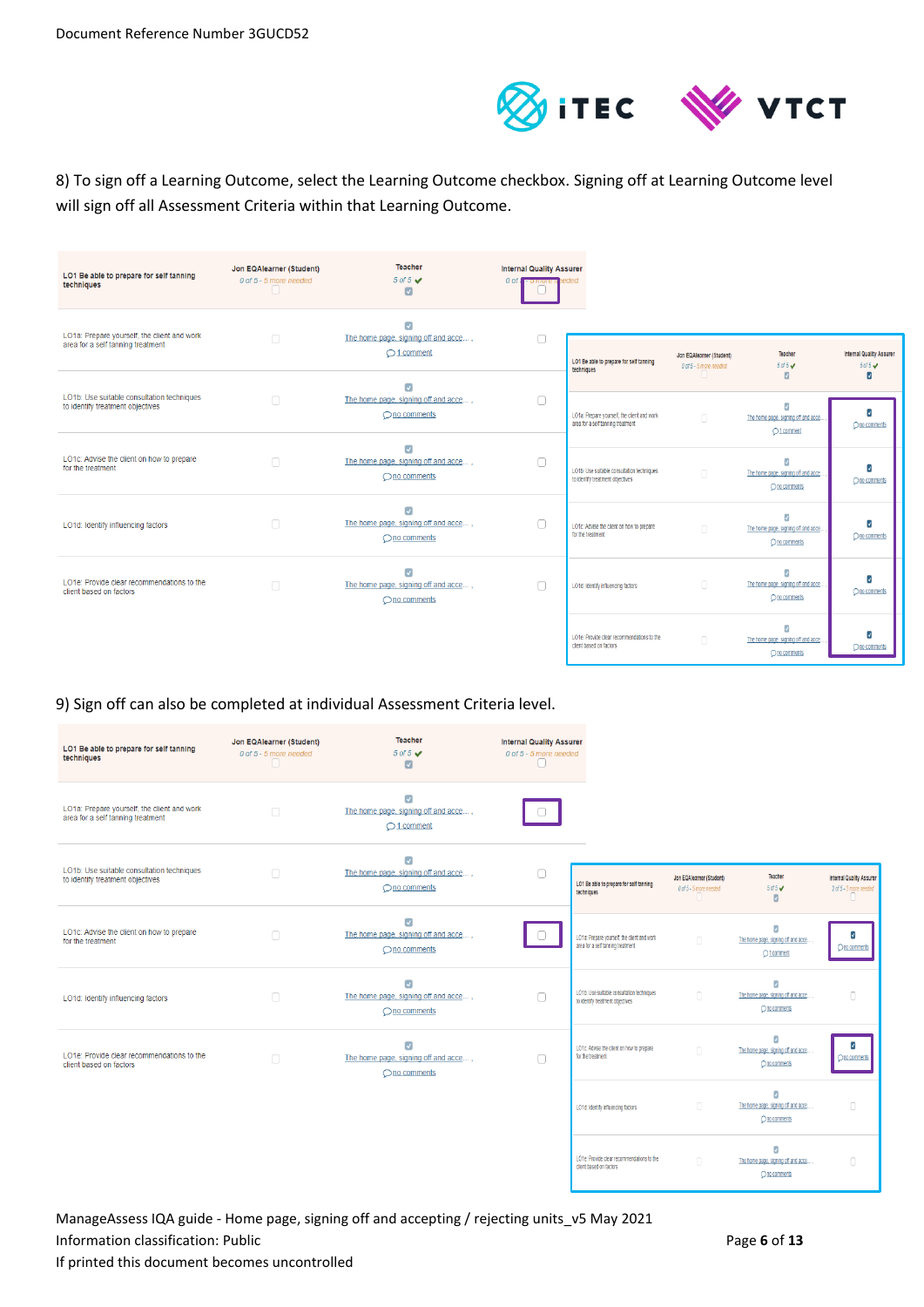

#### 10) To add a comment select the applicable 'no comments' link

| LO1 Be able to prepare for self tanning<br>techniques                            | Jon EQAlearner (Student)<br>0 of 5 - 5 more needed | Teacher<br>$5$ of $5 \vee$<br>$\overline{\mathbf{z}}$                             | <b>Internal Quality Assurer</b><br>2 of 5 - 3 more needed |
|----------------------------------------------------------------------------------|----------------------------------------------------|-----------------------------------------------------------------------------------|-----------------------------------------------------------|
| LO1a: Prepare yourself, the client and work<br>area for a self tanning treatment | n                                                  | ⊽<br>The home page, signing off and acce<br>$\bigcirc$ 1 comment                  | 5<br>$\Box$ no comments                                   |
| LO1b: Use suitable consultation techniques<br>to identify treatment objectives   |                                                    | $\overline{a}$<br>The home page, signing off and acce,<br>$\bigcirc$ no comments  |                                                           |
| LO1c: Advise the client on how to prepare<br>for the treatment                   |                                                    | The home page, signing off and acce,<br>$\bigcirc$ no comments                    | M<br>$\bigcirc$ no comments                               |
| LO1d: Identify influencing factors                                               |                                                    | The home page, signing off and acce,<br>○ no comments                             |                                                           |
| LO1e: Provide clear recommendations to the<br>client based on factors            |                                                    | $\overline{\mathcal{L}}$<br>The home page, signing off and acce,<br>○ no comments |                                                           |

11) Once sampling is complete, go to the Evidence Record screen (this can be done from either the top or bottom of the Checklist screen)

| Evidence Record Checklist                                                  |                        |
|----------------------------------------------------------------------------|------------------------|
|                                                                            |                        |
| UB30B15 - Provide single eyelash extension treatments for New Test Learner |                        |
| Start date: Sat 1st Aug 2020 End date: --                                  |                        |
| <b>Status: Marked</b>                                                      | <b>Evidence Record</b> |

12) If an IQA sampling report has been completed (this will have been completed outside of ManageAssess) it can be Uploaded and attached to the unit. From the Evidence Record screen, select the 'upload new' link within the 'Uploaded by Internal Quality Assessor' section.

**It is recommended that files attached by the IQA only relate to the learner which the IQA is uploading to.**

**Uploaded by Internal Quality Assurer** 

upload new | manage tagged files...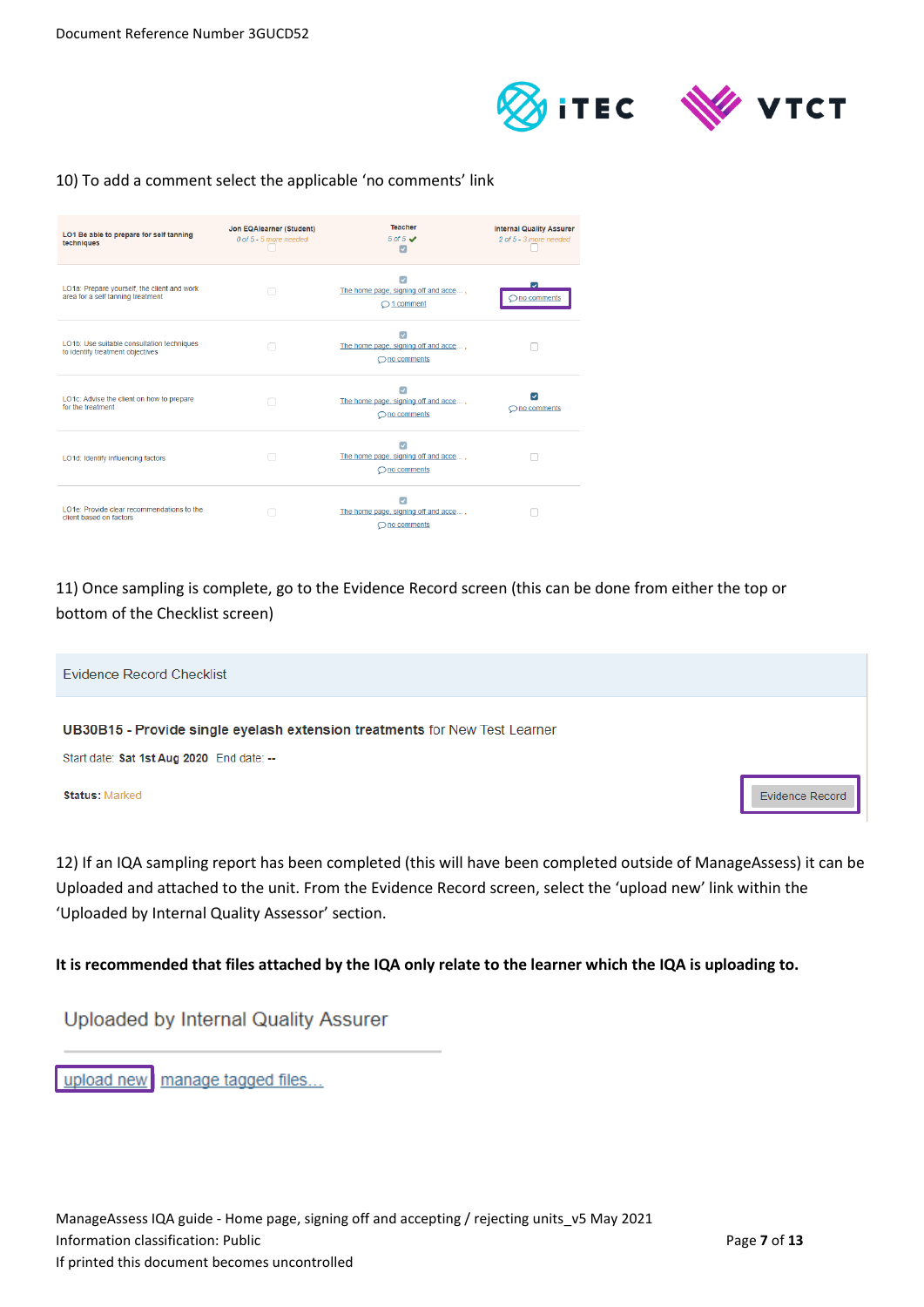

#### 13) Select Choose Files to navigate your local folders and select the file for upload; or you can drag and drop files

| Upload new files                     |              |
|--------------------------------------|--------------|
| <b>Upload File</b>                   |              |
| Drop file here or click to select it |              |
| Choose File<br>Upload File           |              |
|                                      | <b>Close</b> |

#### 14) Once you have selected the file to be uploaded, select Upload File.

| Upload new files                                                                                                                                                     |              |
|----------------------------------------------------------------------------------------------------------------------------------------------------------------------|--------------|
| <b>Upload File</b>                                                                                                                                                   |              |
| The home page, signing off and accepting_rejecting units_v1 July 2019.docx (2.28MB) x<br>Drop new file here or click to change it<br>6<br>Choose File<br>Upload File |              |
|                                                                                                                                                                      | <b>Close</b> |

#### **1.1.1 Requesting EQA review / Rejecting the unit**

1) Once sampling has been completed for a unit it can be handed in for EQA review. The IQA can also reject the unit which will hand the unit back to the assessor/tutor.

From the Evidence Record screen, scroll down to the bottom of the page.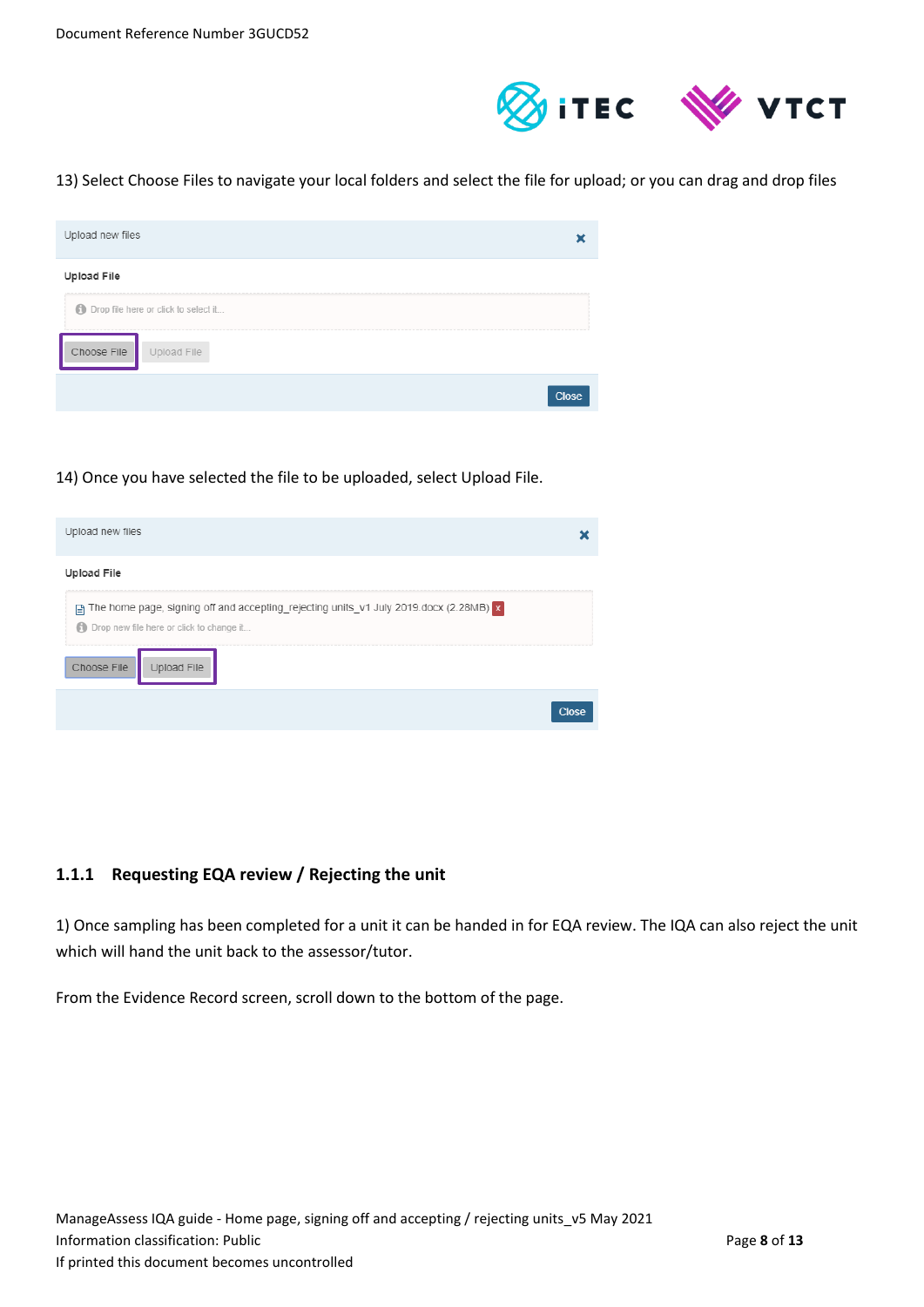

#### 2) The IQA can add a comment if required.

| <b>Add comment</b>                                                                       |  |
|------------------------------------------------------------------------------------------|--|
| Optional. If reject, comment goes to the teacher. If accepting, comment goes to the EQA. |  |
| Your comment                                                                             |  |
|                                                                                          |  |
|                                                                                          |  |
| Reject<br>Accept                                                                         |  |

3) To accept the unit and hand it in for EQA review, select Accept, read the warning message and then select Cancel or Confirm.

#### **Add comment**

| Optional. If reject, comment goes to the teacher. If accepting, comment goes to the EQA. |  |  |
|------------------------------------------------------------------------------------------|--|--|
|                                                                                          |  |  |

| Sampled.         |                                                                                                                            |             |
|------------------|----------------------------------------------------------------------------------------------------------------------------|-------------|
|                  |                                                                                                                            |             |
|                  |                                                                                                                            |             |
|                  |                                                                                                                            |             |
|                  |                                                                                                                            |             |
| Reject<br>Accept |                                                                                                                            |             |
|                  | Are you sure you want to approve this work?                                                                                | $\mathbf x$ |
|                  | You will not be able to make further changes. The Student and Teacher(s) will also not be able to make further<br>changes. |             |
|                  | Comment to EQA                                                                                                             |             |
|                  | Sampled.                                                                                                                   |             |
|                  | Cancel<br>Confirm                                                                                                          |             |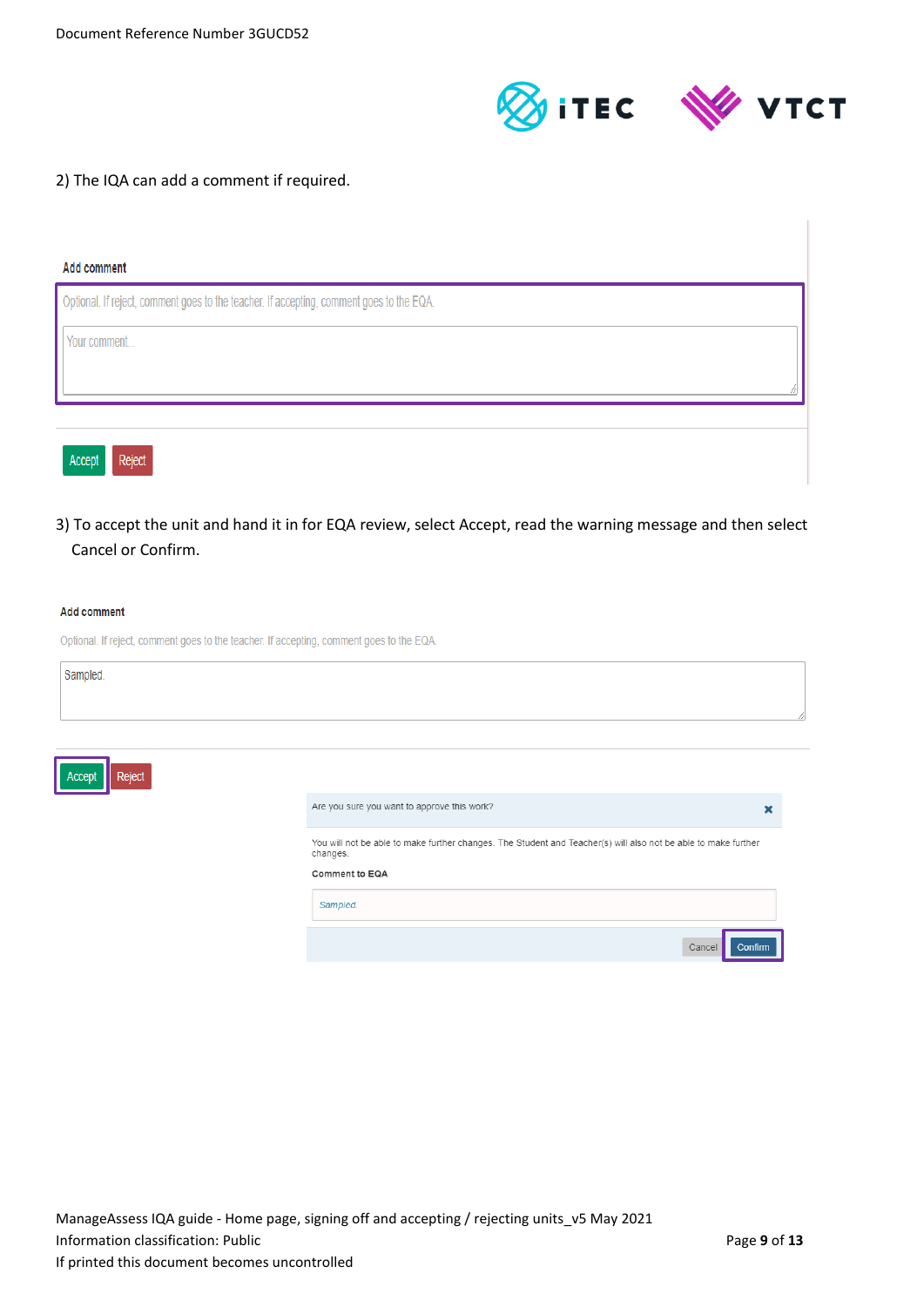

#### 4) To reject the unit and hand it back to the assessor/tutor, select Reject and then select Confirm

#### **Add comment**

Optional. If reject, comment goes to the teacher. If accepting, comment goes to the EQA.

| Sampled.         |                                                                                                                           |         |                           |
|------------------|---------------------------------------------------------------------------------------------------------------------------|---------|---------------------------|
| Reject<br>Accept | Are you sure you want to hand this work back to the Teacher?                                                              |         | $\boldsymbol{\mathsf{x}}$ |
|                  | The Teacher will then be able to add additional evidence and re-submit this Evidence Record.<br><b>Comment to Teacher</b> |         |                           |
|                  | Sampled.                                                                                                                  |         |                           |
|                  | Cancel                                                                                                                    | Confirm |                           |

5) All accept/reject activity is recorded and be viewed via the 'My Activity' link on the IQA Home page.

| $\left(\equiv\right)$ Menu |  | Dashboard Newsfeed My Activity |
|----------------------------|--|--------------------------------|
|                            |  |                                |

#### **1.1.2 Reviewing units that have not been handed in for IQA review**

Whilst the recommended process is for assessor/tutor users to request IQA review for each unit, an IQA can view a unit even if it has not been handed in.

**It is important to note that whilst an IQA can view a unit that has not been handed in for review, if the IQA hands in a unit for EQA review the assessor/tutor and learner will not be able to make any changes. If this happens, and the assessor/tutor/learner require further access to the unit, the following steps will need to be completed:**

- **1. The EQA will need to reject the unit back to the IQA**
- **2. The IQA will need to reject the unit back to the assessor/tutor**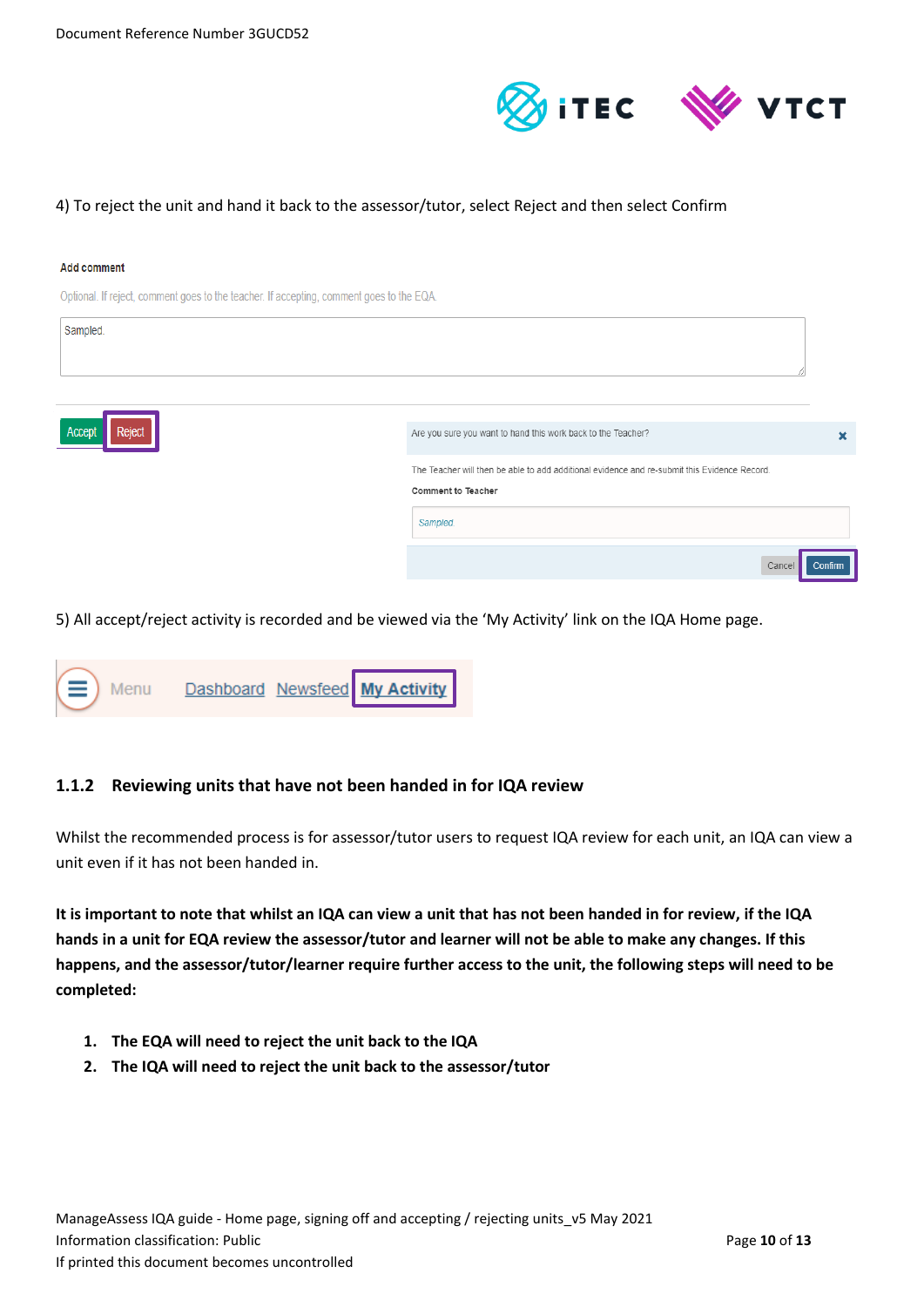

1) To review a learner portfolio that has not been handed in by the assessor, select the Components link from the top menu bar



#### 2) Use the filters to narrow your search criteria and display the units you want to view

| Qualification                                                     | Group          | Group Status |
|-------------------------------------------------------------------|----------------|--------------|
| $\ddot{\cdot}$<br>Level 2 Diploma in Beauty Specialist Techniques | EQA test group | Active       |

#### 3) Once located select Review to the right of the applicable unit

| Component                                                            | Group           | Qualification                                   | <b>Actions</b> |
|----------------------------------------------------------------------|-----------------|-------------------------------------------------|----------------|
| UV20398 - Provide facial skin care                                   | Tuesday evening | Level 2 Diploma in Beauty Specialist Techniques | Review         |
| UV20418 - Remove hair using waxing techniques                        | Tuesday evening | Level 2 Diploma in Beauty Specialist Techniques | <b>Review</b>  |
| UV20419 - Provide eyelash and eyebrow treatments                     | Tuesday evening | Level 2 Diploma in Beauty Specialist Techniques | <b>Review</b>  |
| UV20420 - Apply skin tanning techniques                              | Tuesday evening | Level 2 Diploma in Beauty Specialist Techniques | <b>Review</b>  |
| UV20437 - Apply make-up                                              | Tuesday evening | Level 2 Diploma in Beauty Specialist Techniques | <b>Review</b>  |
| UV20439 - Provide ear piercing                                       | Tuesday evening | Level 2 Diploma in Beauty Specialist Techniques | <b>Review</b>  |
| UV20442 - Provide threading services for hair removal                | Tuesday evening | Level 2 Diploma in Beauty Specialist Techniques | <b>Review</b>  |
| UV20453 - Client care and communication in beauty-related industries | Tuesday evening | Level 2 Diploma in Beauty Specialist Techniques | <b>Review</b>  |
| UV20470 - Provide manicure treatments                                | Tuesday evening | Level 2 Diploma in Beauty Specialist Techniques | <b>Review</b>  |
| UV20471 - Provide pedicure treatments                                | Tuesday evening | Level 2 Diploma in Beauty Specialist Techniques | <b>Review</b>  |

#### 4) The learner(s) within the selected qualification/group will be displayed. You can now access the portfolio

| Task: UB30B15 - Provide single eyelash extension treatments - New Group - June 2020<br>View markscheme |              |                            |               |                       |
|--------------------------------------------------------------------------------------------------------|--------------|----------------------------|---------------|-----------------------|
| <b>Name</b>                                                                                            | <b>Files</b> | <b>Assignment Due Date</b> | <b>Status</b> | <b>Actions</b>        |
| <b>New Test Learner</b>                                                                                |              | $\sim$                     | Marked        | <b>View Checklist</b> |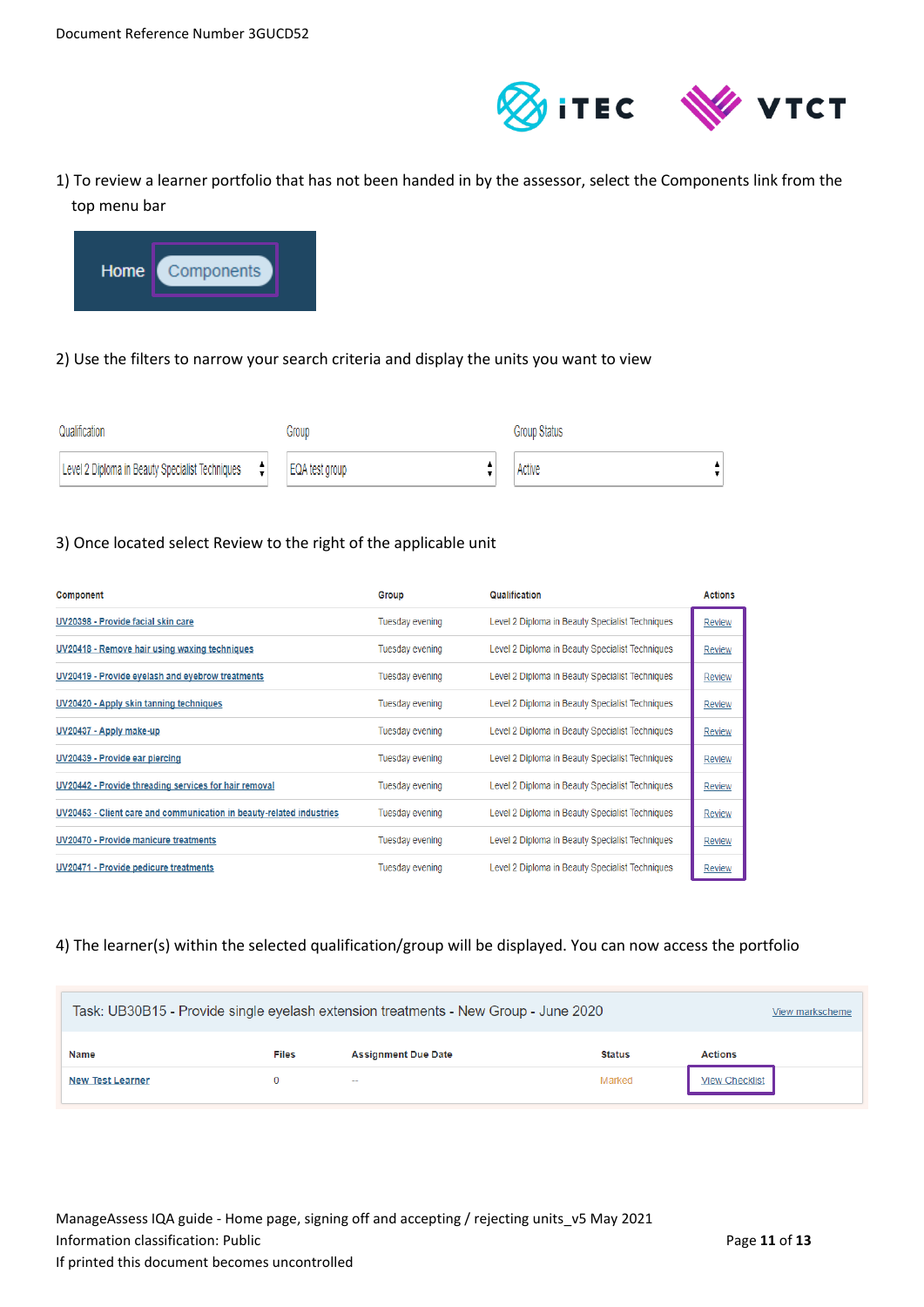

#### **1.1.3 Unit status**

Units go through stages, and various screens within ManageAssess will display a status for the unit depending on which stage the unit is at. The below table will help you to understand the various stages and the status each user type will see.

|             | Open with     | Handed in by        | Assessor requested | IQA requested     | EQA accepted  |
|-------------|---------------|---------------------|--------------------|-------------------|---------------|
| Unit stage  | learner       | assessor or learner | IQA review         | <b>EQA</b> review | unit          |
|             |               |                     |                    |                   |               |
| <b>User</b> | <b>Status</b> | <b>Status</b>       | <b>Status</b>      | <b>Status</b>     | <b>Status</b> |
|             |               |                     |                    |                   |               |
| Student     | Open          | Handed in           | Awaiting QA        | Awaiting QA       | Passed QA     |
|             |               |                     |                    |                   |               |
| Assessor    | Open          | Handed in           | Awaiting QA        | Awaiting QA       | Passed QA     |
|             |               |                     |                    |                   |               |
| IQA         | Open          | Handed in           | Marked             | Passed IQA        | Passed EQA    |
| EQA         | Open          | Handed in           | Marked             | Passed IQA        | Passed EQA    |
|             |               |                     |                    |                   |               |

#### **1.1.4 Further support and information**

- [ManageAssess support page](https://linx2portal.vtct.org.uk/Linx2/ManageAssess.aspx)
- System enquires: [linx2help@vtct.org.uk](mailto:linx2help@vtct.org.uk)
- General enquires: [customersupport@vtct.org.uk](mailto:customersupport@vtct.org.uk)
- $+44(0)$  2380 684500
	- o Mon-Thurs: 08:45 17:00 GMT
	- o Fri: 08:45 16:30 GMT